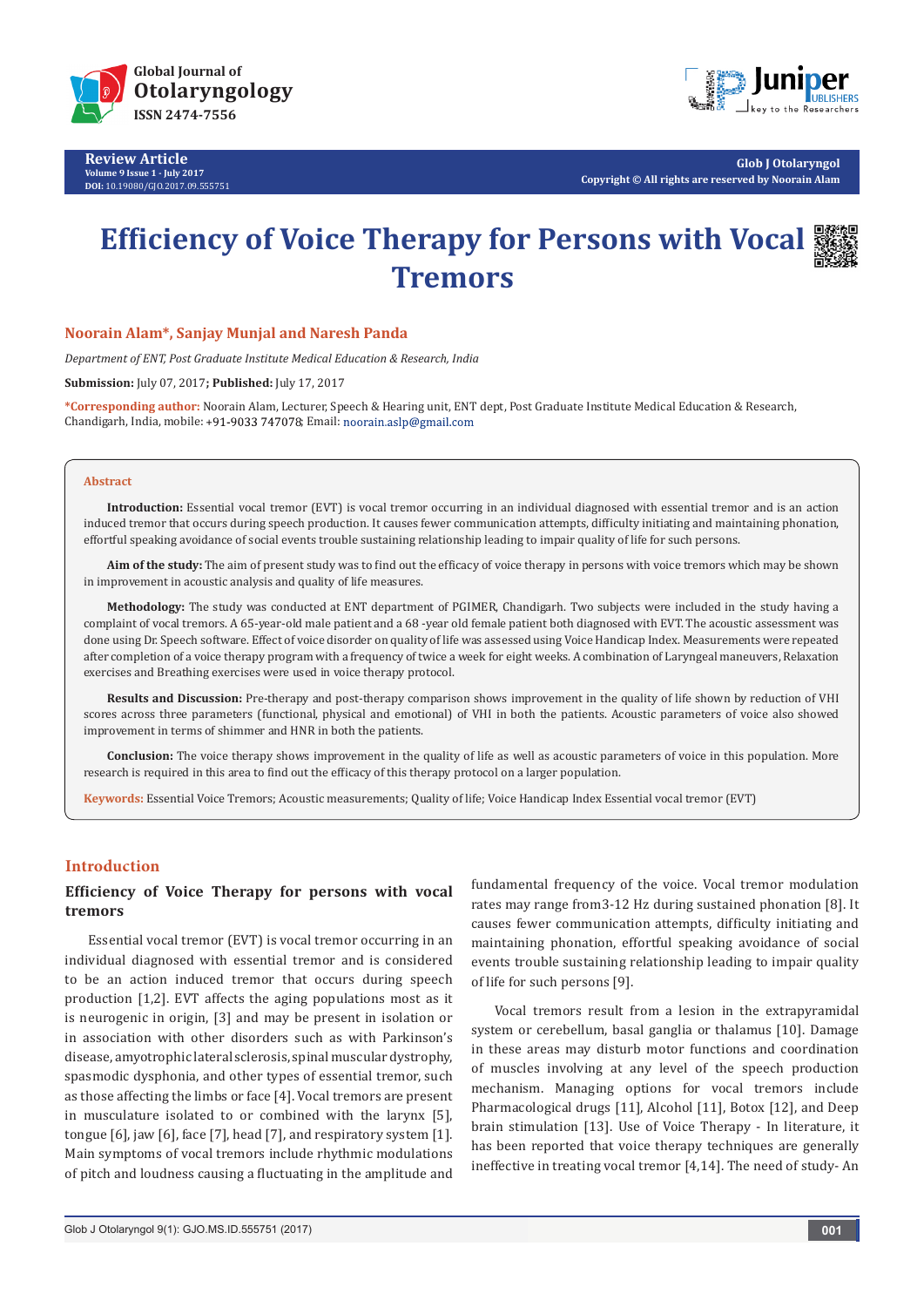effective technique of voice therapy is the required which can reduce tremors in patients with vocal tremors as well as may be effective in improving the quality of life in such patients.

## **Aim of the study**

The aim of present study was to find out the efficacy of voice therapy in persons with voice tremors which may be shown in improvement in acoustic analysis and quality of life measures.

## **Methodology**

The study was conducted at ENT department of PGIMER, Chandigarh which is a premier tertiary healthcare center in India.

# **Two subjects were included in the study having a complaint of vocal tremors.**

**a. Case 1:** A 65-year-old male patient was referred from Neurology department with a complaint of EVT to the speech and hearing unit, PGIMER, Chandigarh with a complaint of tremors in voice. Tremors were seen more during initiation of the conversation and led to breathlessness sometimes. Tremors were present in the right hand while writing. Perceptual voice assessment was done, which showed that Pitch and loudness variations were affected.

**b. Case 2:** A 68-year-old female patient was referred from Neurology department with a complaint of EVT to speech and hearing unit PGIMER, Chandigarh with a complaint of tremors in voice. The voice quality was strained. Tremors were seen more during initiation of the conversation and led to breathlessness sometimes. On perceptual voice assessment pitch and loudness, variations were affected.

Both cases underwent perceptual, acoustic assessments. The acoustic assessment was done using Dr. Speech software. Effect of voice disorder on quality of life was assessed using Voice Handicap Index Jacobson et al. [15]. Both patients were enrolled for voice therapy program with a frequency of twice a week for eight weeks.

A combination of Laryngeal maneuvers, Relaxation exercises (to reduce muscle tension in and around the head and neck region) and Breathing exercises were used.

**Laryngeal lowering:** Dromey et al. [16] found that lowpitch phonation reduced the amplitude rate of vocal tremor. They concluded that a lowered larynx may have contributed to relaxation and stability in the vocal system, resulting in the reduction of tremor severity. Laryngeal lowering was achieved using digital manipulation.

Yawn-sigh [17]: In this technique, the larynx drops to a low position, the tongue is more forward, there is slight opening between the vocal folds, and pharynx is usually dilated. The patient is asked to perform a yawn followed by relaxed sigh which is combined with phonation.

**Easy voice onset:** It facilitates reduced effort during voicing onset and to promote increased airflow through the vocal folds to achieve a slightly breathier and softer voice quality than typically exhibited [17].

**Anterior focus:** It was used to improve the use of vocal tract resonance for voice projection. At first, whisper is used to repeat front of the mouth words followed by repetition of light voice [17].

**Differential relaxation exercise:** It involves sequentially increasing tension in each body part and then relaxing it starting with either the feet and working upward to the head and neck and vice versa [17].

**Breathing exercise:** Laryngeal lowering/vocal tract lengthening also can be achieved through increases in lung volume, which cause the diaphragm and the supporting respiratory musculature to stabilize and lower the larynx through a diaphragmatic tracheal pull Iwarsson & Sundberg [18] Iwarsson et al. [19]. These exercises include the use of forceful inhalation and exhalation and abdominal breathing techniques. Acoustical analyses of voice, as well as VHI, were re-administered after completion of voice therapy.

## **Results**

**Table 1:** Acoustical Analysis in case 1 pre & post therapy.

| Acoustical<br><b>Parameters</b> | <b>Pre-Therapy</b> | Post-therapy |
|---------------------------------|--------------------|--------------|
| F0 Mean                         | 147.46             | 158.57       |
| $\text{litter}(\%)$             | 0.22               | 0.82         |
| Shimmer (%)                     | 5.02               | 2.14         |
| Fo Tremor                       | 5.08               | 5.66         |
| Mean Fo(Hz)                     | 147.46             | 158.57       |
| HNR(db)                         | 24.00              | 25.18        |

Pre and post therapy comparison for Acoustical analysis as well as VHI measures are given in the Tables 1-4. In Case 1 acoustical analysis Table 1 shows improvement in terms of shimmer and HNR. There was a slight increase in the jitter (0.22 to 0.82). However, the value is within normal limits  $(1.04\%)$ . While on VHI (Table 3) there is improvement across all three parameters i.e. functional, physiological and emotional. In Case 2 there was an improvement in all three parameters of the acoustic measures i.e. jitter, shimmer and HNR (Table 2). VHI shows improvement in all three parameters (Table 4).

**Table 2:** Acoustical Analysis in case 2 pre & post therapy.

| <b>Acoustical</b><br><b>Parameters</b> | Pre-         | Post-therapy |
|----------------------------------------|--------------|--------------|
| Therapy                                | Post-therapy | 158.57       |
| F0 Mean                                | 211          | 267          |
| $\text{litter}(\%)$                    | 2.75         | 1.82         |
| Shimmer (%)                            | 6.42         | 4.14         |
| Fo Tremor                              | 2.78         | 1.09         |
| HNR(dB)                                | 21.34        | 22.26        |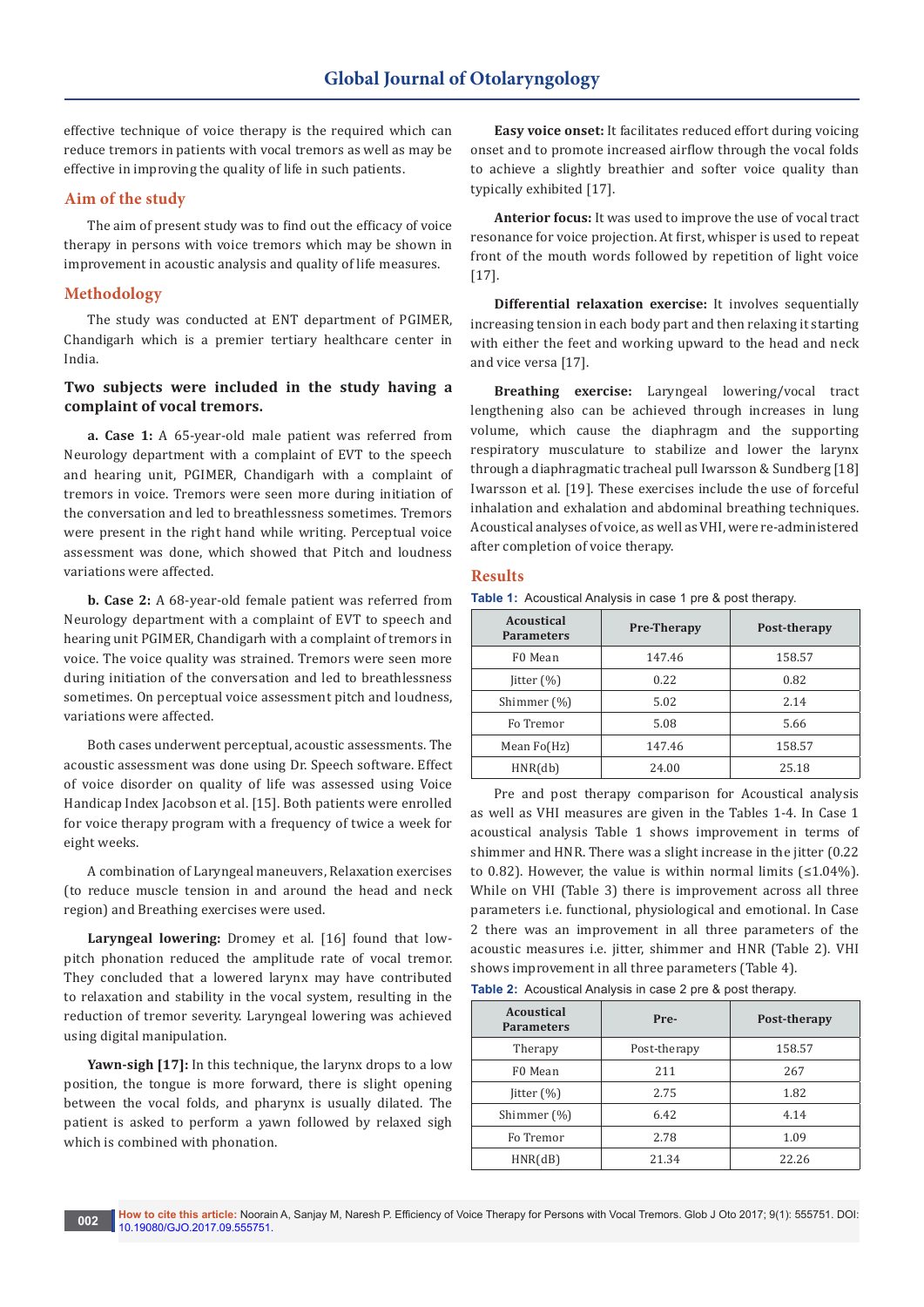| <b>Parameters</b> | Pre-         | Post-therapy |
|-------------------|--------------|--------------|
| Therapy           | Post-therapy | 158.57       |
| Functional        | 17           | 10           |
| Physical          | 24           | 19           |
| Emotional         | 11           |              |
| Total score       |              | 33           |

#### **Table 3:** Voice Handicapped Index in case 1 pre & post therapy.

**Table 4:** VHI shows improvement in all three parameters.

| <b>Parameters</b> | Pre-         | Post-therapy |  |
|-------------------|--------------|--------------|--|
| Therapy           | Post-therapy | 158.57       |  |
| Functional        | 18           | 14           |  |
| Physical          | 23           | 19           |  |
| Emotional         | 36           | 22           |  |
| Total score       | 77           | 55           |  |

#### **Discussion**

Previous research has indicated that individuals with neurologically-based voice disorders, including EVT, often experience reduced quality of life [20]. Reduced quality of life may be related to fewer communication attempts, difficulty initiating and maintaining phonation, effortful speaking avoidance of social events trouble sustaining relationships [9]. In this study also persons with vocal tremors reported reduced quality of life as shown by a high score on VHI in both the subjects.

Pre-therapy and post-therapy comparison of VHI shows reduction in scores in all three parameters i.e. functional, physical and emotional in both the patients indicating an improvement of the quality of life in both the patients. Pre and post therapy comparison of acoustical analysis of voice also showed improvement in shimmer and HNR measures in both the patients. In case 1 there is a slight increase in jitter post therapy (from 0.22 to 0.82). However, the value is within normal limits only. Thus a combination of relaxation exercises, laryngeal lowering, and breathing exercise are effective in improvement in acoustical parameters as well as an increase in quality of life in persons with vocal tremors.

## **Conclusion**

The study highlighted the efficacy of voice therapy in persons with vocal tremors. The voice therapy shows improvement in the quality of life as well as acoustic parameters of voice in this population. More research is required in this area to find out the efficacy of this therapy protocol on a larger population.

#### **References**

1. [Hechinski VC, Thomsen IV, Buch NH \(1975\) The nature of primary](https://www.ncbi.nlm.nih.gov/pubmed/1175102)  [vocal tremor. Can J Neurol Sci 2\(3\):195-197.](https://www.ncbi.nlm.nih.gov/pubmed/1175102)

- 2. [Warrick P, Dromey C, Irish J, Durkin L \(2000\) The treatment of essential](https://www.researchgate.net/publication/12301335_The_treatment_of_essential_voice_tremor_with_botulinum_toxin_A_A_longitudinal_case_report)  [voice tremor with botulinum toxin A: a longitudinal case report. J Voice](https://www.researchgate.net/publication/12301335_The_treatment_of_essential_voice_tremor_with_botulinum_toxin_A_A_longitudinal_case_report)  [14\(3\): 410-421](https://www.researchgate.net/publication/12301335_The_treatment_of_essential_voice_tremor_with_botulinum_toxin_A_A_longitudinal_case_report).
- 3. [Finnegan EM, Luschei ES, Barkmeier JM, Hoffman, et al. \(2003\)](https://www.ncbi.nlm.nih.gov/pubmed/12622540)  [Synchrony of laryngeal muscle activity in persons with vocal tremor.](https://www.ncbi.nlm.nih.gov/pubmed/12622540)  [Archives of Otolaryngology- Head and Neck Surgery 129\(3\): 313-318.](https://www.ncbi.nlm.nih.gov/pubmed/12622540)
- 4. [Barkmeier-Kraemer J, Lato A, Wiley K \(2011\) Development of a speech](https://www.ncbi.nlm.nih.gov/pubmed/21491358)  [treatment program for a client with essential vocal tremor. Semin](https://www.ncbi.nlm.nih.gov/pubmed/21491358)  [Speech Lang 32\(1\): 43-57.](https://www.ncbi.nlm.nih.gov/pubmed/21491358)
- 5. [Koda J, Ludlow CL \(1992\) An evaluation of laryngeal muscle activation](https://www.ncbi.nlm.nih.gov/pubmed/1437206)  [in patients with voice tremor. Otolangol Head Neck Surg 107\(5\): 684-](https://www.ncbi.nlm.nih.gov/pubmed/1437206) [696.](https://www.ncbi.nlm.nih.gov/pubmed/1437206)
- 6. [Tallon-Barranco A, Vazquez A, Javier Jimenez Jimenez F, et al. \(1997\)](http://www.sciencedirect.com/science/article/pii/S135380209700031X)  [Clinical features of essential tremor seen in neurology practice: a study](http://www.sciencedirect.com/science/article/pii/S135380209700031X)  [of 357 patients. Parkinsonism Relat Disord 3\(4\): 187-190.](http://www.sciencedirect.com/science/article/pii/S135380209700031X)
- 7. [Lou JS, Jankovic J \(1991\) Essential tremor: clinical correlates in 350](https://www.ncbi.nlm.nih.gov/pubmed/1992367)  [patients. Neurology 41\(2 Pt 1\): 234-238.](https://www.ncbi.nlm.nih.gov/pubmed/1992367)
- 8. [Gamboa J, Jimenez-Jimenez FJ, Nieto A, et al. \(1998\) Acoustic voice](https://www.ncbi.nlm.nih.gov/pubmed/9988031)  [analysis in patients with essential tremor. J Voice 12\(4\): 444-452.](https://www.ncbi.nlm.nih.gov/pubmed/9988031)
- 9. [Cohen SM, Dupont WD, Courey MS \(2006\) Quality-of-life impact of non](https://www.ncbi.nlm.nih.gov/pubmed/16514796)  [neoplastic voice disorders: A meta-analysis. Ann Otol Rhinol Laryngol](https://www.ncbi.nlm.nih.gov/pubmed/16514796)  [115\(2\): 128-134.](https://www.ncbi.nlm.nih.gov/pubmed/16514796)
- 10. [Deuschl G, Raethjen J, Lindemann M, Krack P \(2001\) the](https://www.ncbi.nlm.nih.gov/pubmed/11360255)  [pathophysiology of tremor. Muscle Nerve 24: 716-735.](https://www.ncbi.nlm.nih.gov/pubmed/11360255)
- 11. Chen JJ, Swope DM (2007) Essential tremor. Journal of Pharmacy [Practice 20\(6\): 458-468.](http://journals.sagepub.com/doi/abs/10.1177/0897190007311453)
- 12. [Sulica L, Louis ED \(2010\) Clinical characteristics of essential voice](https://www.ncbi.nlm.nih.gov/pubmed/20066728)  [tremor: A study of 34 cases. Laryngoscope 120\(3\): 516-528.](https://www.ncbi.nlm.nih.gov/pubmed/20066728)
- 13. [Putzer M, Barry WJ, Moringlane JR \(2008\) Effect of bilateral stimulation](http://www.tandfonline.com/doi/abs/10.1080/02699200802394823)  [of the sub thalamic nucleus on different speech subsystems in patients](http://www.tandfonline.com/doi/abs/10.1080/02699200802394823)  [with Parkinson's disease. Clinical Linguistics and Phonetics 22\(12\):](http://www.tandfonline.com/doi/abs/10.1080/02699200802394823)  [957-973.](http://www.tandfonline.com/doi/abs/10.1080/02699200802394823)
- 14. [Boone DR, McFarlane SC \(1993\) A critical view of the yawn-sigh as a](https://www.ncbi.nlm.nih.gov/pubmed/8353622)  [voice therapy technique. Journal of Voice 7\(1\): 75-80.](https://www.ncbi.nlm.nih.gov/pubmed/8353622)
- 15. [Jacobson BH, Johnson A, Grywalski C, Silbergleit A \(1997\) The Voice](http://ajslp.pubs.asha.org/article.aspx?articleid=1774592)  [Handicap Index \(VHI\) development and validation, American Journal](http://ajslp.pubs.asha.org/article.aspx?articleid=1774592)  [of Speech-Language Pathology 6: 66-70.](http://ajslp.pubs.asha.org/article.aspx?articleid=1774592)
- 16. [Dromey C, Warrick P, Irish J \(2002\) The influence of pitch and loudness](https://www.ncbi.nlm.nih.gov/pubmed/12381046)  [changes on the acoustics of vocal tremor. J Speech Lang and Hear Res](https://www.ncbi.nlm.nih.gov/pubmed/12381046)  [45\(5\): 879-890.](https://www.ncbi.nlm.nih.gov/pubmed/12381046)
- 17. Boon DR, McFarlane SC (1994) the Voice and Voice Therapy. (5<sup>th</sup> edn). Mahwah, NJ: Prentice Hall
- 18. [Iwarsson J, Sundberg J \(1998\) Effects of lung volume on vertical larynx](http://www.jvoice.org/article/S0892-1997(98)80035-0/abstract)  [position during phonation. Journal of Voice 12\(2\) 159-165.](http://www.jvoice.org/article/S0892-1997(98)80035-0/abstract)
- 19. [Iwarsson J, Thomasson M, Sundberg J \(1998\) Effects of lung volume on](https://www.ncbi.nlm.nih.gov/pubmed/9988029)  [the glottal voice source. J Voice 12\(12\): 424-433.](https://www.ncbi.nlm.nih.gov/pubmed/9988029)
- 20. Cohen SM, Dupont WD, Courey MS (2006) Quality-of-life impact of nonneoplastic voice disorders: A meta-analysis. Annals of Otology, Rhinology and Laryngology 115(2) 128-134.